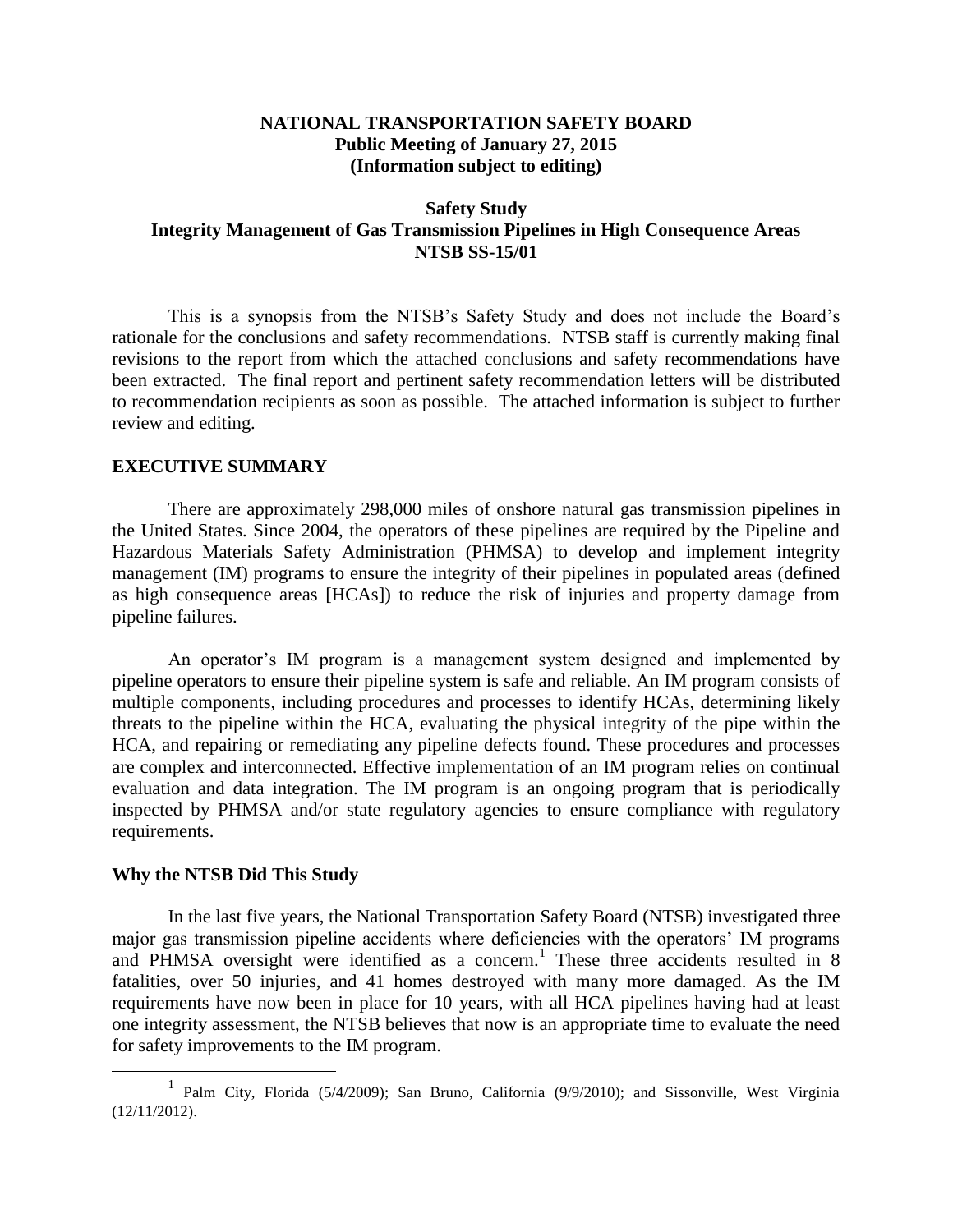The focus of this study was to evaluate the need for safety improvements to IM programs and requirements for gas transmission pipelines in the United States by examining:

- Federal and state oversight of IM programs;
- Common practices associated with HCA identification and verification;
- Current threat identification and risk assessment techniques;
- The effectiveness of different pipeline integrity assessment methods; and
- Procedures for continual assessment and data integration within the IM framework.

The NTSB used a multifaceted approach to evaluate the effectiveness of IM program requirements and oversight. The quantitative analyses of PHMSA data were complemented by NTSB staff's use of qualitative analyses of information obtained from interviews and discussions with pipeline operators, state and federal inspectors, industry associations, researchers, and representatives of private companies that provide integrity assessments, risk analysis, and geospatial data services to gain insight into IM program practices and procedures.

#### **What the NTSB Found**

This study found that while PHMSA's gas IM requirements have kept the rate of corrosion failures and material failures of pipe or welds low, there is no evidence that the overall occurrence of gas transmission pipeline incidents in HCA pipelines has declined. This study identified areas where improvements can be made to further enhance the safety of gas transmission pipelines in HCAs. The study did find that IM programs are complex and require expert knowledge and integration of multiple technical disciplines including engineering, material science, geographic information systems (GIS), data management, probability and statistics, and risk management. This complexity requires pipeline operator personnel and pipeline inspectors to have a high level of knowledge to adequately perform their functions. This complexity can make IM program development, and the evaluation of operators' compliance with IM program requirements, difficult. The study found that PHMSA's resources in guiding both operators and inspectors need to be expanded and improved.

The effectiveness of an IM program depends on many factors, including how well threats are identified and risks are estimated. This information guides the selection of integrity assessment methods that discover pipeline system defects that may need remediation. The study found that aspects of the operators' threat identification and risk assessment processes require improvement. Furthermore, the study found that of the four different integrity assessment methods (pressure test, direct assessment, in-line inspection [ILI], and other techniques), ILI yields the highest per-mile discovery of pipe anomalies and the use of direct assessment as the sole integrity assessment method has numerous limitations. Compared to their interstate counterparts, intrastate pipeline operators rely more on direct assessment and less on ILI.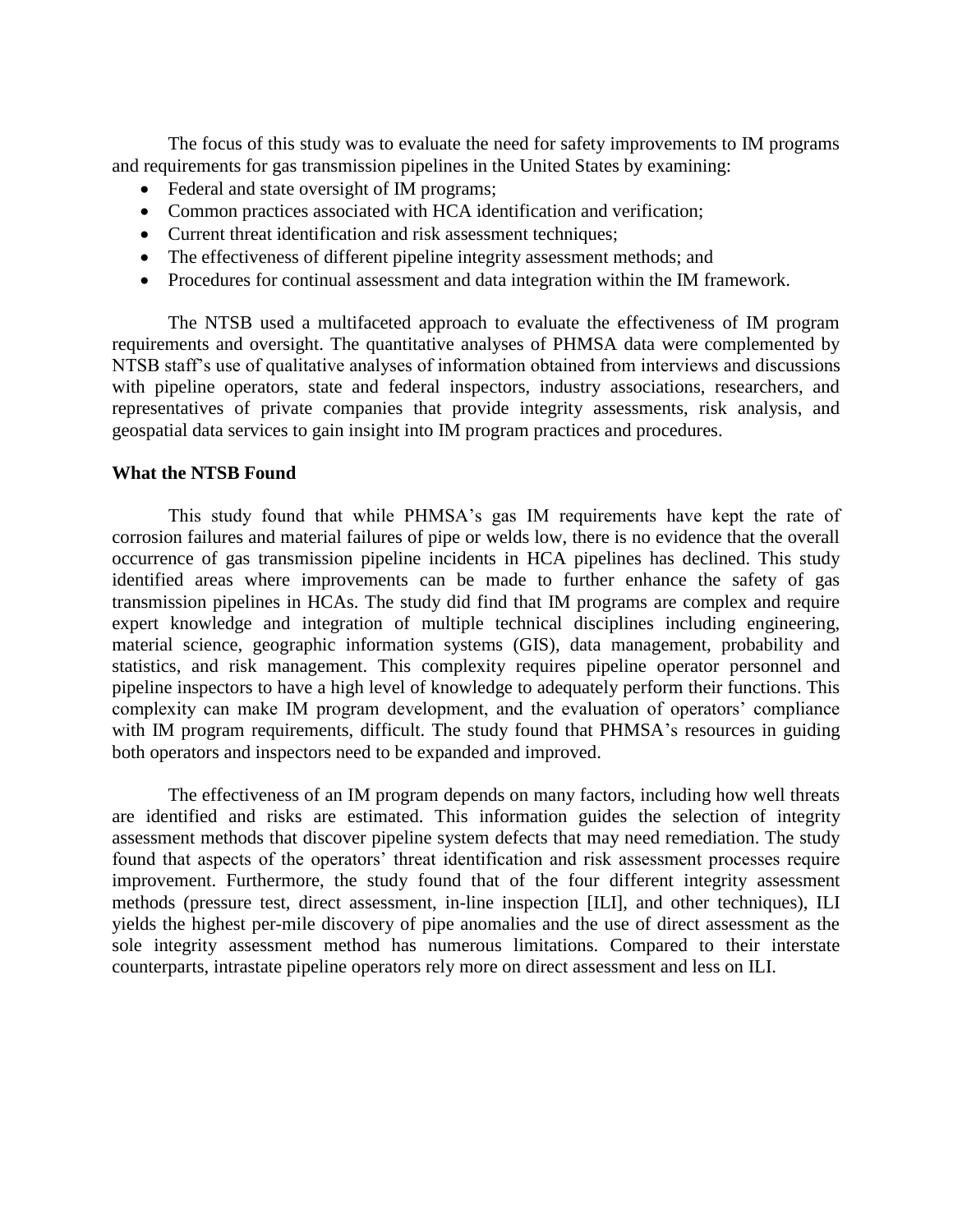## **FINDINGS**

- 1. There has been a gradual increasing trend in the gas transmission significant incident rate between 1994–2004 and this trend has leveled off since the implementation of the integrity management program in 2004.
- 2. From 2010–2013, gas transmission pipeline incidents were overrepresented on high consequence area pipelines compared to non-high consequence area pipelines.
- 3. While the Pipeline and Hazardous Materials Safety Administration's gas integrity management requirements have kept the rate of corrosion failures and material failures of pipe or welds low, there is no evidence that the overall occurrence of gas transmission pipeline incidents in high consequence area pipelines has declined.
- 4. Despite the intention of the gas integrity management regulations to reduce the risk of all identified threats, high consequence area incidents attributed to causes other than corrosion and material defects in pipe or weld increased from 2010–2013.
- 5. Despite the emphasis of integrity management programs on time-dependent threats, such as corrosion, gas transmission pipeline incidents associated with corrosion failure continue to disproportionately occur on pipelines installed before 1970.
- 6. From 2010–2013, the intrastate gas transmission pipeline high consequence area incident rate was 27 percent higher than that of the interstate gas transmission pipeline high consequence area incident rate.
- 7. Approaches used during integrity management inspections of gas transmission pipelines conducted in state inspections vary among states and whether this variability affects the effectiveness of integrity management inspections has not been evaluated.
- 8. The Pipeline and Hazardous Materials Safety Administration (PHMSA)'s resources on integrity management inspections for state inspectors, including existing inspection protocol guidance, mentorship opportunities, and the availability of PHMSA's inspection subject matter experts for consultation, are inadequate.
- 9. Federal-to-state and state-to-state coordination between inspectors of gas transmission pipelines is limited.
- 10. The lack of high consequence area identification in the National Pipeline Mapping System limits the effectiveness of pre-inspection preparations for both federal and state inspectors of gas transmission pipelines.
- 11. There is a considerable difference in positional accuracy between interstate and intrastate gas transmission pipelines in the National Pipeline Mapping System, and this discrepancy, combined with the lack of detailed attributes, may reduce state and federal inspectors' ability to properly prepare for integrity management inspections.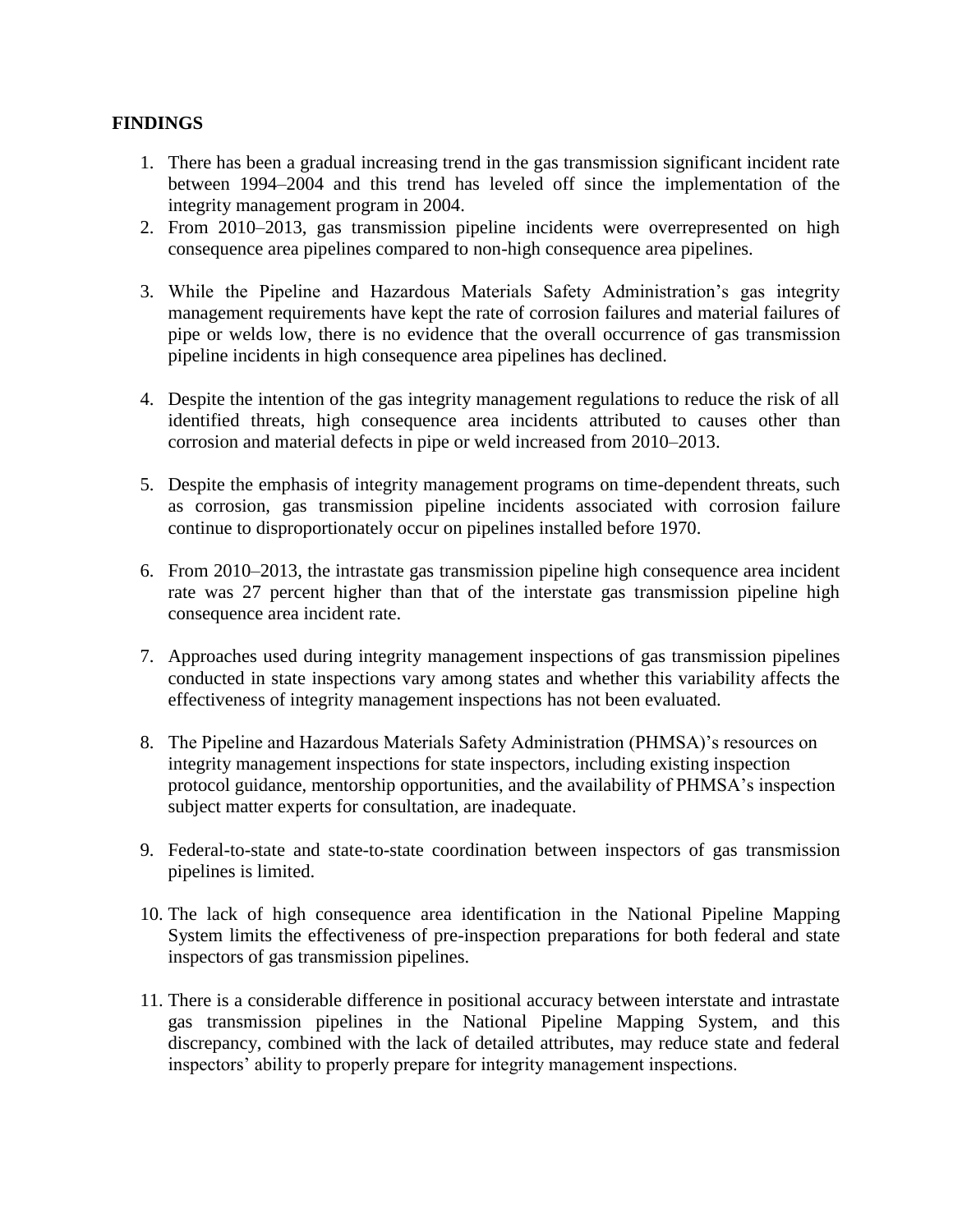- 12. The discrepancies between the Pipeline and Hazardous Materials Safety Administration's National Pipeline Mapping System, annual report database, and incident database may result in state and federal inspectors' use of inaccurate information during pre-inspection preparations.
- 13. The lack of published standards for geospatial data commonly used by pipeline operators limits operators' ability to determine technically sound buffers to increase the safety margin and also hinders integrity management inspectors from evaluating the buffer's technical validity.
- 14. The lack of a repository of authoritative sources of geospatial data for identified sites may contribute to operators' inaccurate high consequence area identification.
- 15. Inappropriate elimination of threats by pipeline operators can result in undetected pipeline defects.
- 16. The prevalence of inappropriate threat elimination as a factor in gas transmission pipeline incidents cannot be determined because the Pipeline and Hazardous Materials Safety Administration does not collect threat identification data in pipeline incident reports.
- 17. The inadequate evaluation of interactive threats is a frequently cited shortcoming of integrity management programs, which may lead to underestimating the true magnitude of risks to a pipeline.
- 18. The prevalence of interactive threats in gas transmission pipeline incidents cannot be determined because the Pipeline and Hazardous Materials Safety Administration does not allow operators to select multiple, interacting root causes when reporting pipeline incidents.
- 19. Inspectors lack training to effectively verify the validity of an operator's risk assessment.
- 20. Many pipeline operators do not have sufficient data to successfully implement probabilistic risk models.
- 21. A lack of incident data regarding the risk assessment approach(es) used by pipeline operators limits the knowledge of the strengths and limitations of each risk assessment approach.
- 22. Whether the four approved risk assessment approaches produce a comparable safety benefit is unknown.
- 23. Sufficient guidance is not available to pipeline operators and inspectors regarding the safety performance of the four types of risk assessment approaches allowed by regulation, including the effects of weighting factors, calculation of consequences, and risk aggregation methods.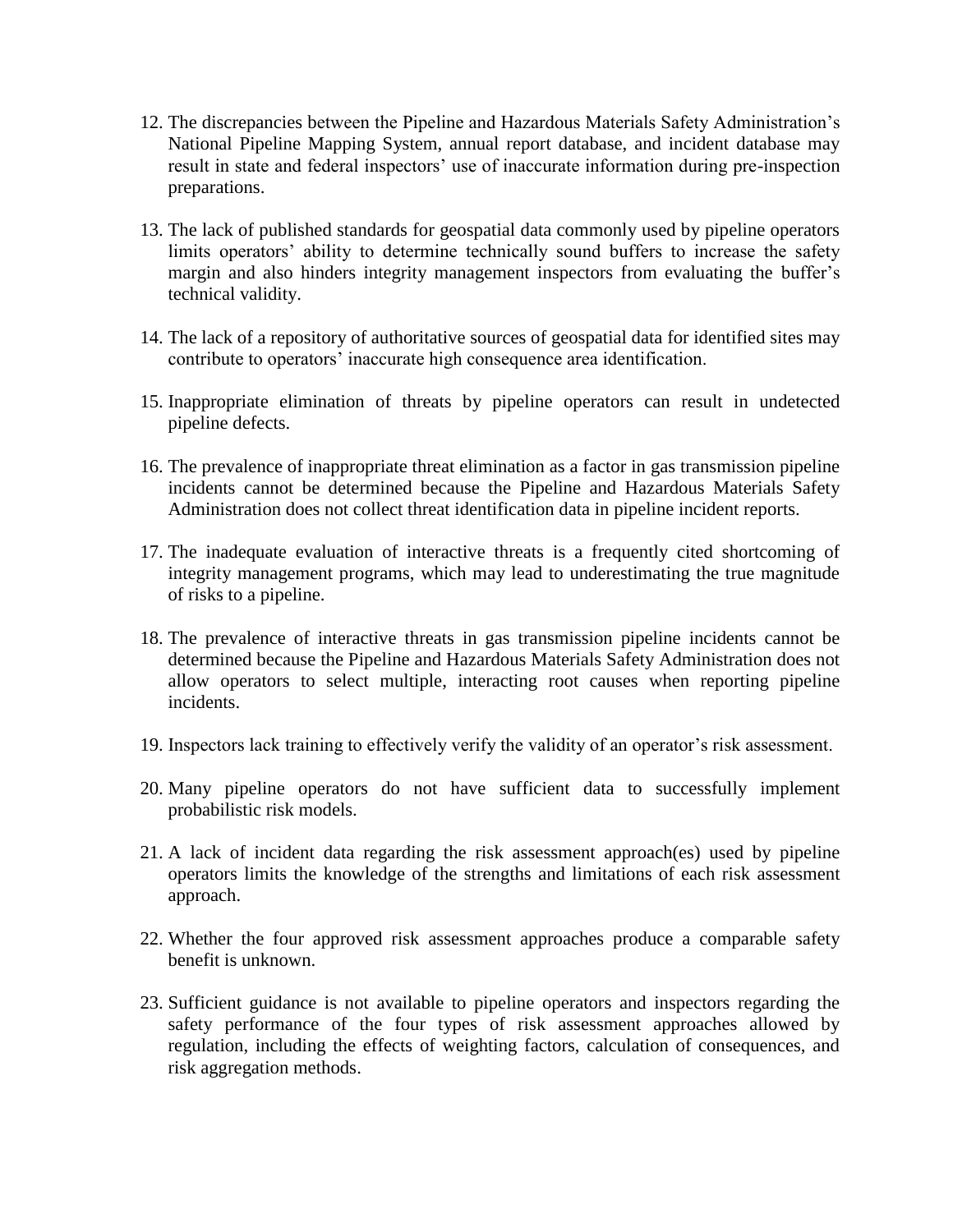- 24. Professional qualification criteria for pipeline operator personnel performing integrity management functions are inadequate.
- 25. The use of in-line inspection as an integrity assessment method for intrastate pipelines is considerably lower than for interstate pipelines (68 percent compared to 96 percent) in part due to the operational and configuration differences.
- 26. A much higher proportion of integrity assessments is conducted by direct assessment for intrastate pipelines than for interstate pipelines partly due to operational and configuration differences.
- 27. Of the four integrity assessment methods, in-line inspection yields the highest per-mile discovery of anomalies that have the potential to lead to failure if undetected.
- 28. In-line inspection is able to inspect the integrity of the pipeline segments susceptible to multiple threats.
- 29. Improvements in in-line inspection tools allow for the inspection of gas transmission pipelines that were previously uninspectable by in-line inspection.
- 30. Operators may limit the use of in-line inspections due to operational complications.
- 31. There are many limitations to direct assessment, including that (1) it is limited to the detection of defects attributed to corrosion threats, (2) it only covers very short subsegments of the pipeline, (3) it relies on the operator's selection of specific locations for excavation and direct examination, and (4) it yields far fewer identifications of anomalies compared to in-line inspection.
- 32. The selection of direct assessment by the pipeline operator as the sole integrity assessment method must be subject to strict scrutiny by the inspectors due to its numerous limitations.
- 33. Pipeline operators view geographic information systems as the preferred tool for effective data integration, as it can be used as a system of records and a source of authoritative data.

### **RECOMMENDATIONS**

### **New Recommendations**

### **To the Pipeline and Hazardous Materials Safety Administration**:

1. Assess (1) the need for additional inspection protocol guidance for state inspectors, (2) the adequacy of your existing mentorship program for these inspectors, and (3) the availability of your subject matter experts for consultation with them, and implement the necessary improvements.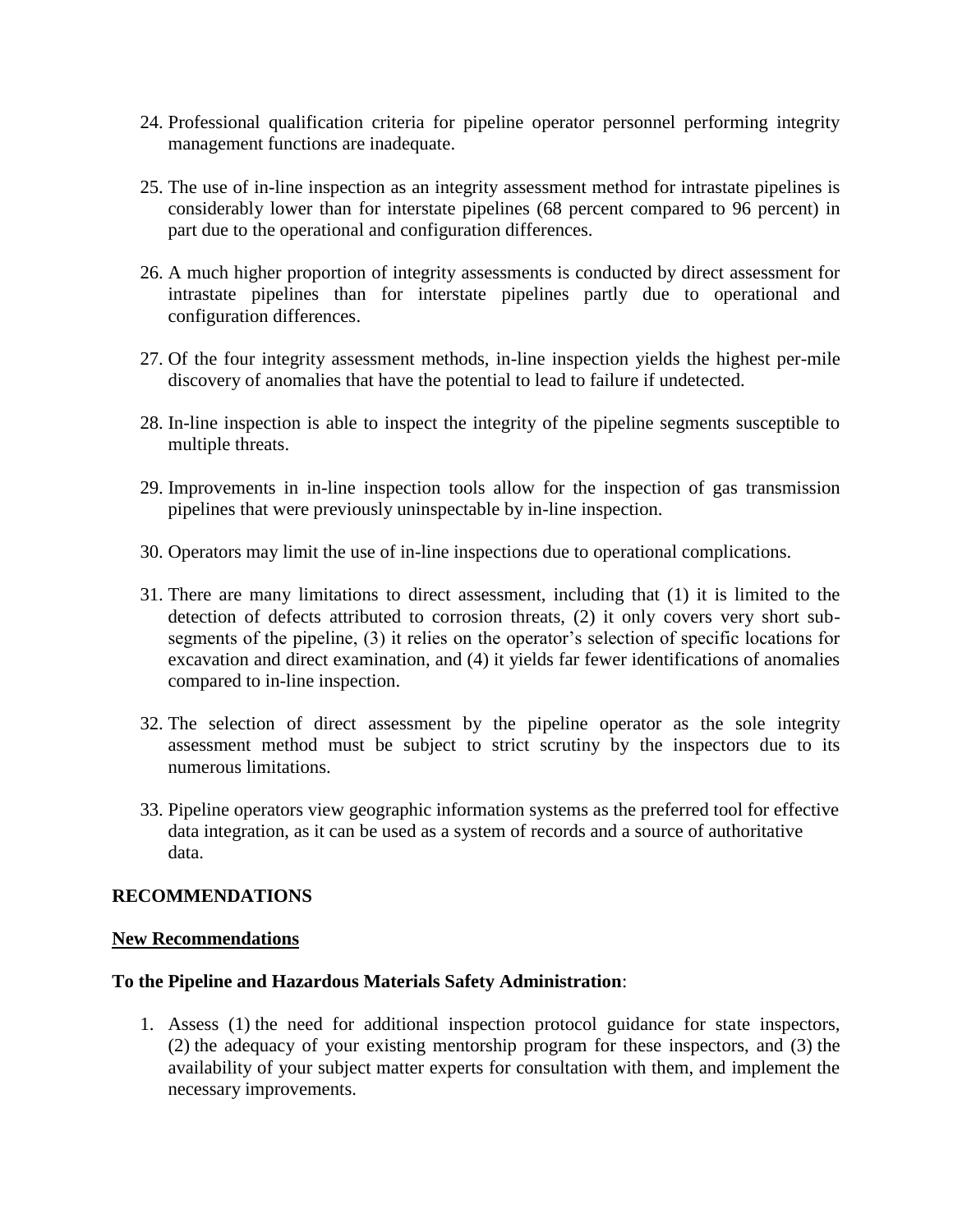- 2. Modify the overall state program evaluation, training, and qualification requirements for state inspectors to include federal-to-state coordination in integrity management inspections.
- 3. Work with the National Association of Pipeline Safety Representatives to develop and implement a program to formalize, publicize, and facilitate increased state-to-state coordination in integrity management inspections.
- 4. Increase the positional accuracy of pipeline centerlines and pipeline attribute details relevant to safety in the National Pipeline Mapping system.
- 5. Revise the submission requirement to include high consequence area identification as an attribute data element to the National Pipeline Mapping System.
- 6. Assess the limitations associated with the current process for identifying high consequence areas, and disseminate the results of your assessment to the pipeline industry, inspectors, and the public.
- 7. Work with the Federal Geographic Data Committee to identify and publish standards and specifications for geospatial data commonly used by gas transmission pipeline operators, and disseminate the standards and specifications to these operators and inspectors.
- 8. Work with the appropriate federal, state, and local agencies to develop a national repository of geospatial data resources for the process for high consequence area identification, and publicize the availability of the repository.
- 9. Establish minimum criteria for eliminating threats, and provide guidance to gas transmission pipeline operators for documenting their rationale for all eliminated threats.
- 10. Update guidance for gas transmission pipeline operators and inspectors on the evaluation of interactive threats. This guidance should list all threat interactions that must be evaluated and acceptable methods to be used.
- 11. Develop and implement specific risk assessment training for inspectors in verifying the technical validity of risk assessments that operators use.
- 12. Evaluate the safety benefits of the four risk assessment approaches currently allowed by the gas integrity management regulations; determine whether they produce a comparable safety benefit; and disseminate the results of your evaluation to the pipeline industry, inspectors, and the public.
- 13. Update guidance for gas transmission pipeline operators and inspectors on critical components of risk assessment approaches. Include (1) methods for setting weighting factors, (2) factors that should be included in consequence of failure calculations, and (3) appropriate risk metrics and methods for aggregating risk along a pipeline.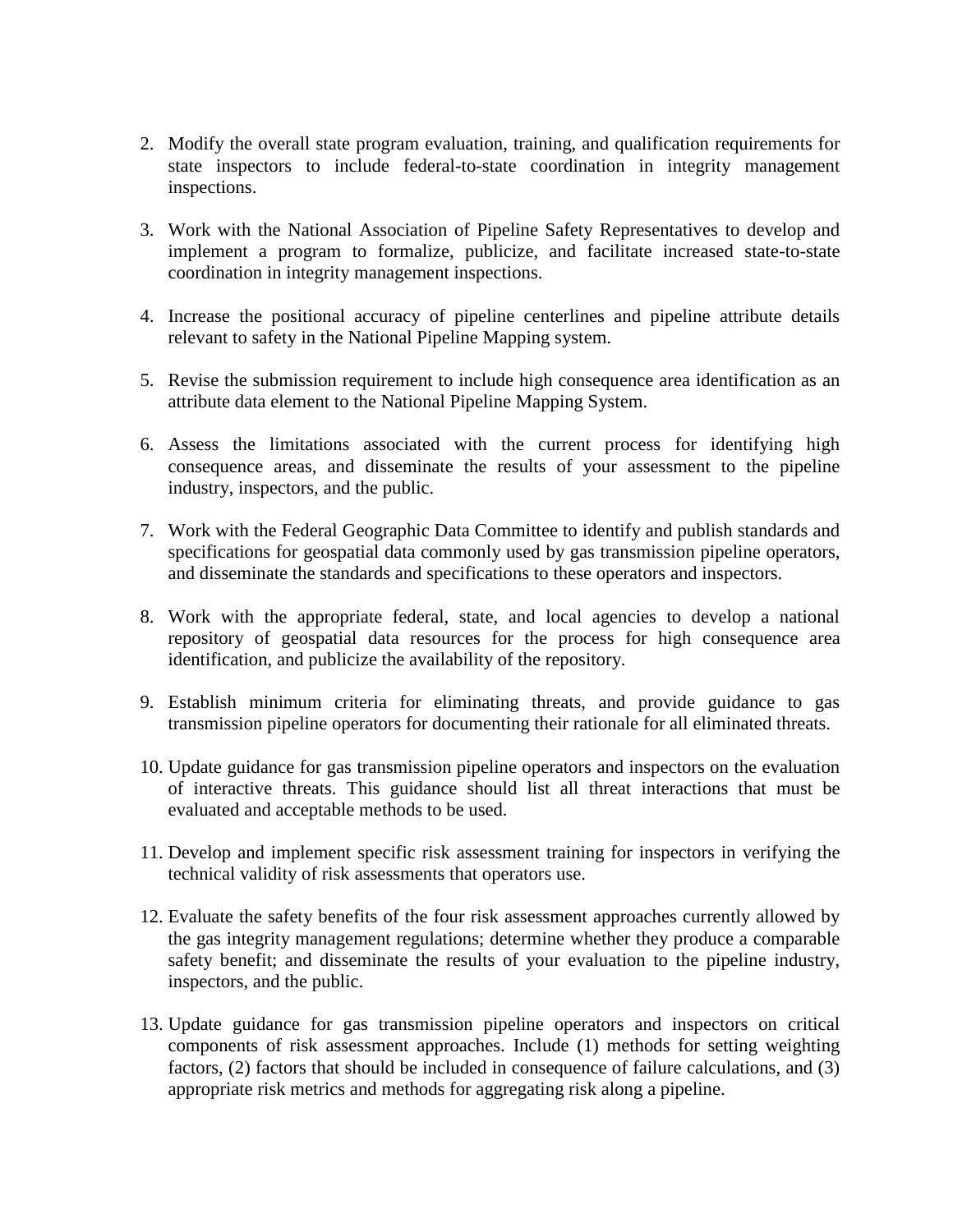- 14. Revise 49 *Code of Federal Regulations* section 192.915 to require all personnel involved in integrity management programs to meet minimum professional qualification criteria.
- 15. Revise Form F7100.1, Annual Report Form, to collect information about which methods of high consequence area identification and risk assessment approaches were used.
- 16. Revise Form F7100.2, Incident Report Form, (1) to collect information about both the results of previous assessments and previously identified threats for each pipeline segment involved in an incident and (2) to allow for the inclusion of multiple root causes when multiple threats interacted.
- 17. Develop a program to use the data collected in response to Safety Recommendations [15] and [16] to evaluate the relationship between incident occurrences and (1) inappropriate elimination of threats, (2) interactive threats, and (3) risk assessment approaches used by the gas transmission pipeline operators. Disseminate the results of your evaluation to the pipeline industry, inspectors, and the public annually.
- 18. Require that all natural gas transmission pipelines be capable of being in-line inspected by either reconfiguring the pipeline to accommodate in line inspection tools or by the use of new technology that permits the inspection of previously uninspectable pipelines; priority should be given to the highest risk transmission pipelines that considers age, internal pressure, pipe diameter, and class location. (Supersedes Safety Recommendation P-11-17, which is classified "Closed—Superseded.")
- 19. Revise Form F7100.1, Annual Report Form, to collect information on the mileage of both HCA and non-HCA pipeline that can accommodate in-line inspection tools.
- 20. Identify all operational complications that limit the use of in-line inspection tools in piggable pipelines, develop methods to eliminate the operational complications, and require operators to use these methods to increase the use of in-line inspection tools.
- 21. Develop and implement a plan for eliminating the use of direct assessment as the sole integrity assessment method for gas transmission pipelines.
- 22. Develop and implement a plan for all segments of the pipeline industry to improve data integration for integrity management through the use of geographic information systems.

### **To the American Gas Association:**

23. Work with the Interstate Natural Gas Association of America to collect data that will support the development of probabilistic risk assessment models, and share these data with gas transmission pipeline operators.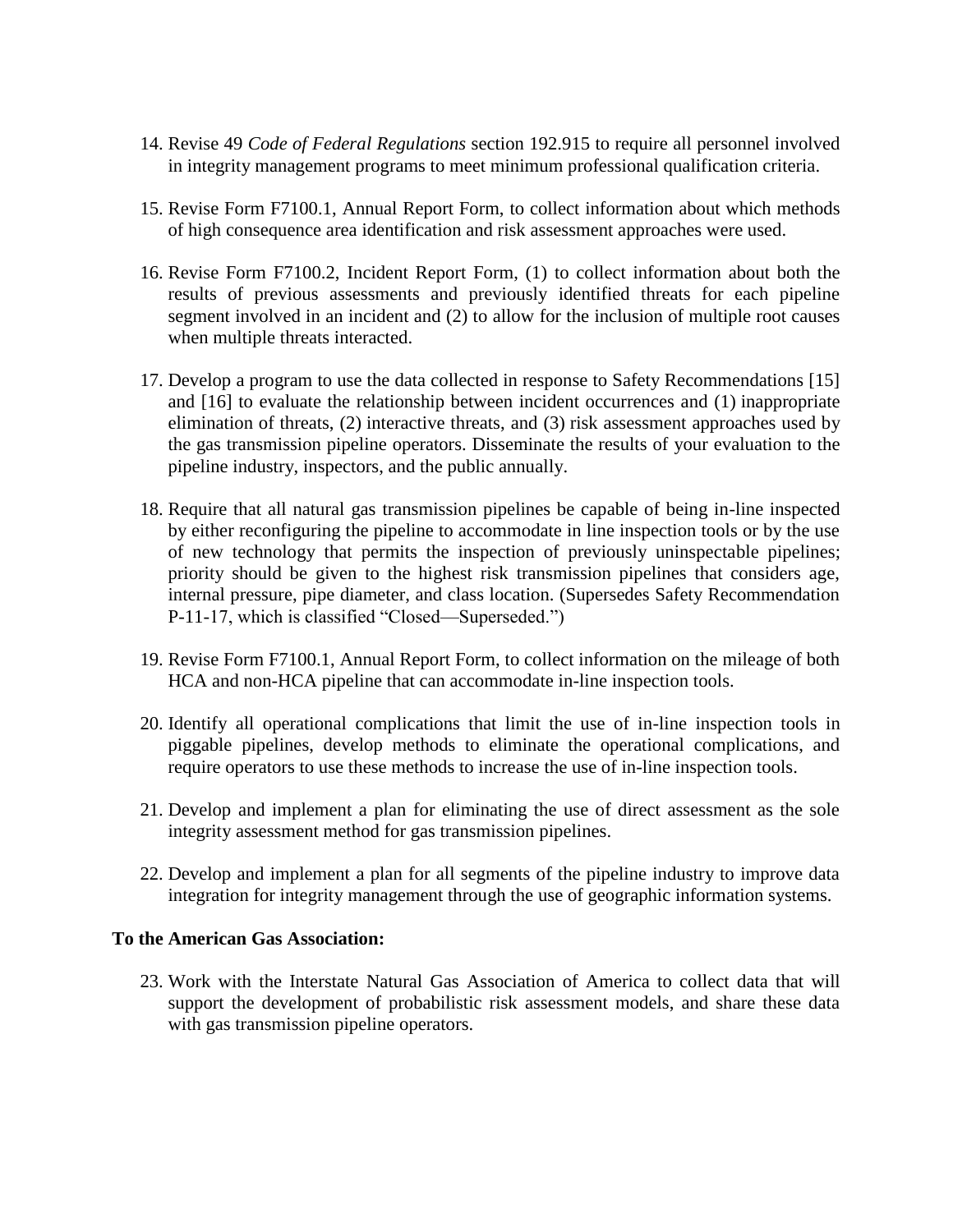24. Work with the Interstate Natural Gas Association of America to develop and implement a strategy for increasing the use of in-line inspection tools as appropriate, with an emphasis on intrastate pipelines.

### **To the Interstate Natural Gas Association of America:**

- 25. Work with the American Gas Association to collect data that will support the development of probabilistic risk assessment models, and share these data with gas transmission pipeline operators.
- 26. Work with the American Gas Association to develop and implement a strategy for increasing the use of in-line inspection tools as appropriate, with an emphasis on intrastate pipelines.

## **To the National Association of Pipeline Safety Representatives:**

27. Work with the Pipeline and Hazardous Materials Safety Administration to develop and implement a program to formalize, publicize, and facilitate increased state-to-state coordination in integrity management inspections.

## **To the Federal Geographic Data Committee:**

28. Work with the Pipeline and Hazardous Materials Safety Administration to identify and publish standards and specifications for geospatial data commonly used by gas transmission pipeline operators, and disseminate the standards and specifications to these operators and to inspectors.

### **Previously Issued Recommendations Reiterated in this Report**

As a result of this Safety Study, the National Transportation Safety Board reiterates the following previously issued recommendation:

### **To the US Department of Transportation:**

Ensure that PHMSA amends the certification program, as appropriate, to comply with the findings of the audit recommended in Safety Recommendation P-11-6.